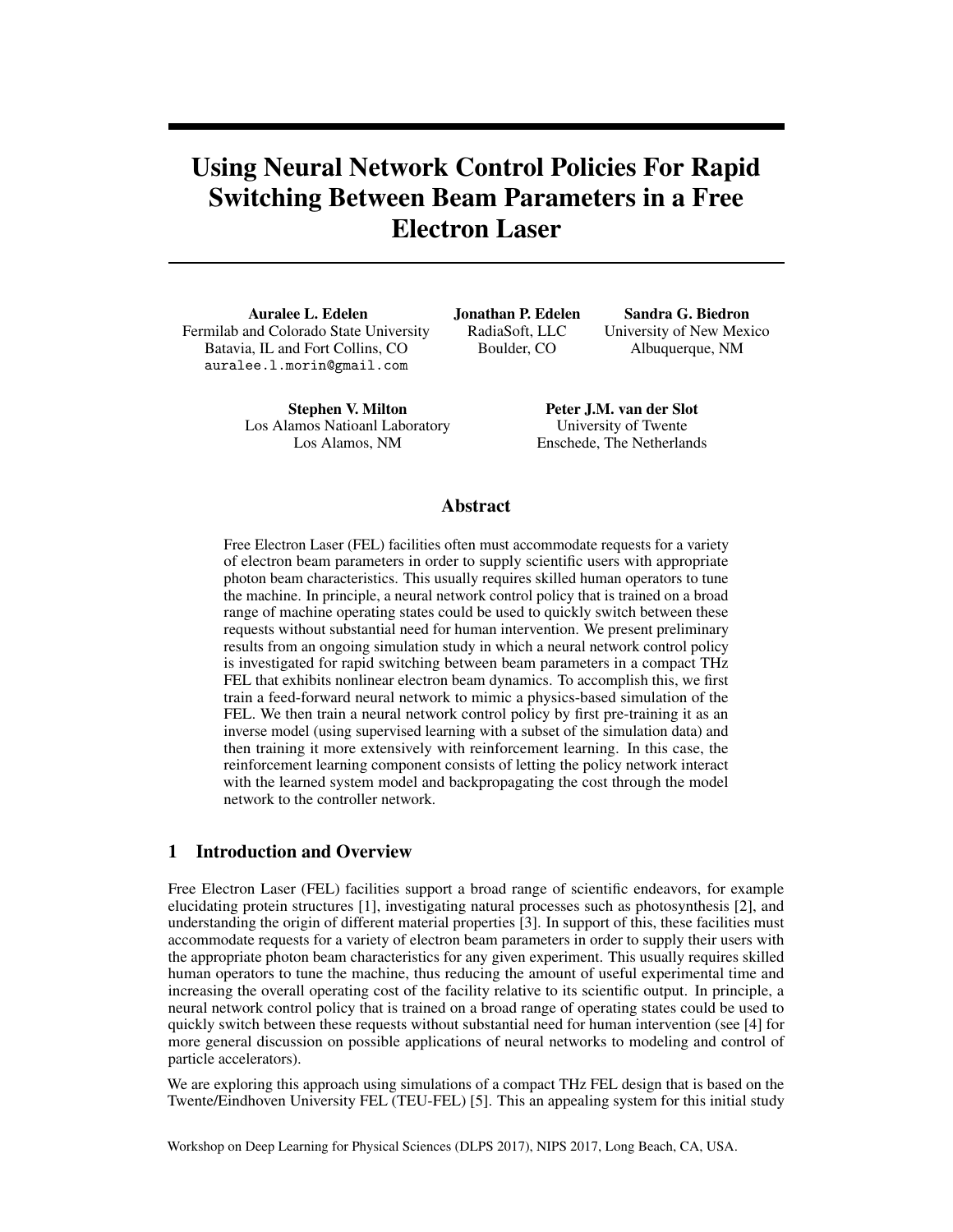because it has a small number of machine components, yet it exhibits non-trivial beam dynamics. In this case, changing the operating state consists of specifying a change in the electron beam energy and then choosing the appropriate injector and beamline settings such that the electron beam is properly matched into the undulator. Here, we first give an overview of the FEL system. This is followed by a discussion of our initial study, in which the aim was to choose the quadrupole magnet settings such that specific Twiss parameters,  $\alpha_{x,y}$  and  $\beta_{x,y}$  (which yield approximations of the beam ellipse in position-momentum phase space and correspond to the beam tilt and size/shape, respectively), are achieved for arbitrary requested beam energies within the range of 3–6 MeV. We then briefly discuss our current efforts on a more comprehensive study.

#### 2 FEL Description and Physics-based Simulation

The FEL we chose to use as our template is designed to produce light with a wavelength that is tunable between 200  $\mu$ m and 800  $\mu$ m. It consists of a 5.5-cell, 1.3-GHz photocathode RF gun, a beam transport section that consists of 5 quadrupoles (Q1–Q5), and a fixed-gap THz undulator. The photoinjector is an RF structure that accelerates and focuses the initial electron beam. A bucking coil and solenoid provide appropriate focusing in the photoinjector. More details on this accelerator design can be found in [5], and Fig. 1 shows the relevant components for this study. In order to achieve proper matching into the undulator, the beam is focused to a waist at the entrance, which means the alpha parameter  $\alpha_{x,y} = 0$ . We chose to find settings for the quadrupoles such that the same beta value ( $\beta_{x,y}$ ) at the entrance of the undulator for each electron beam energy would be achieved:  $\beta_{x,y} = 0.106$  [m/rad]. This corresponds to a beam size that is within the optimal field region of the undulator for all energies.

While this machine is comparatively simple in terms of the number of components, the behaviour of the electron beam involves some subtleties that if not addressed properly will result in decreased performance of the FEL. In particular, the beam evolution throughout the machine is nonlinear. Because the bunch charge can be as large as 5 nC and the beam energy is low (3–6 MeV), spacecharge effects (i.e. interactions between electrons within the beam) are significant throughout the system. This complicates the task of focusing the beam, which in turn complicates the task of matching the beam into the undulator.

A physics-based simulation of the machine was constructed using SUPERFISH [6] for the RF fields and PARMELA [7] for the beam dynamics. The solenoid and bucking coil assembly were modelled using PANDRIA [6] using the nominal current setting in the solenoid. The bucking coil was scaled to cancel the magnetic field on the cathode. The combined field map is then scaled in PARMELA in order to tune the space-charge compensation. The PARMELA simulations were performed using 5000 macro-particles with a  $0.1^{\circ}$  phase integration step. This was determined to be well within the stable region for reasonable estimation of bulk beam parameters [8].



Figure 1: Layout of the accelerator showing the 5.5-cell photoinjector with its bucking coil and solenoid, the cathode, the quadrupoles, the undulator, and the beam dump.

#### 3 Neural Network Model

First, we train a neural network model to mimic the physics-based simulation of the machine. This creates a surrogate for the full simulation that captures the relevant behaviour of the machine and can execute quickly to facilitate controller training. Similar approaches to creating fast-executing stand-ins of simulations have been used for other accelerator systems [9, 10] and in other fields, including simulation of particle detectors [11] and cosmological processes [12].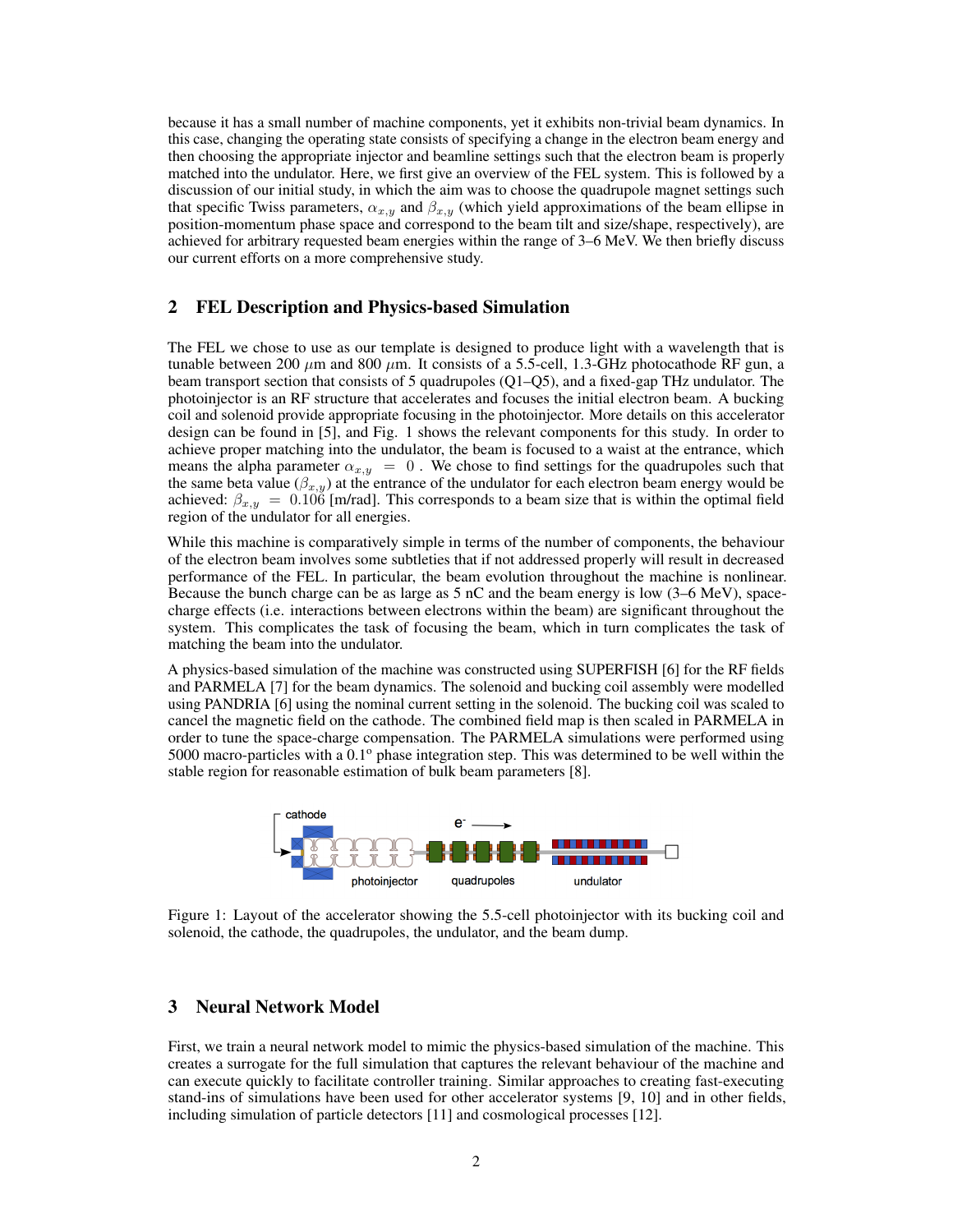The model was trained to predict the Twiss parameters, beam energy, emittance, and transmission at the entrance of the undulator, given the RF power, the RF phase, the solenoid strength, and the quadrupole settings (see Fig. 2). Because the calculated beam parameters become inaccurate when a smaller number of particles remains in the transmitted bunch, we have two ouput layers: one for transmission, which is trained on the full data set, and one for the beam parameters, which is only trained when the transmission is above 90%. We wanted to mimic what one might find in measured data from an FEL facility (i.e. noisy data with tuning around roughly optimal settings). As such, the training set consisted of the output from each iteration of an optimization routine (in this case, Nelder-Mead [13]) to find optimal quadrupole settings for 12 different beam energies between 3.1 and 6.2 MeV, with noise added (resulting in 7195 samples total ). Data for the 5.7-MeV electron beam was excluded from the training set and used as the validation set (310 samples total). Table 1 shows the range of each parameter used in the training data.

The model network consists of four hidden layers containing 50, 50, 30, and 30 nodes, respectively. Each node in the hidden layers uses a hyperbolic tangent activation function and a dropout [14] probability of 10%. The weights and biases of the network were trained using the AdaMax [15] optimization algorithm, along with subsequent fine-tuning using Møller's scaled conjugate gradient [16] algorithm. The cost was the mean squared error over the predictions for each batch of 200 samples. The network was constructed and trained using a combination of lasagne [17] and Theano [18]. The performance of the model in terms of mean absolute error (MAE) and standard deviation (STD) is shown in Table 2. A representative plot from the validation set is shown in Figure 3.



Figure 2: General setup for the neural network model. In the controller, the inputs and outputs are opposite those shown here.

| Parameter              | $\alpha_r$ [rad] | $\alpha_y$ [rad] | $\beta_r$ [m/rad]  | $\beta_{\rm v}$ [m/rad] | $E$ [MeV]         |
|------------------------|------------------|------------------|--------------------|-------------------------|-------------------|
| Max Value<br>Min Value | 2.11<br>$-2.14$  | 1.45<br>$-5.76$  | 1.86<br>0.06       | 3.65<br>0.07            | 6.2<br>3.1        |
| Parameter              | $Q1$ [T/m]       | $Q2$ [T/m]       | $Q3$ [T/m]         | $Q4$ [T/m]              | $Q5$ [T/m]        |
| Max Value<br>Min Value | 0.83<br>$-0.98$  | 1.98<br>0.65     | $-1.07$<br>$-2.24$ | 2.26<br>0.89            | $-0.23$<br>$-1.9$ |
| Parameter              | RF Power [norm.] | Solenoid [norm.] | RF Phase [deg]     | Transmission            |                   |
| Max Value<br>Min Value | 1.15<br>0.57     | 1.05<br>0.67     | 21.4<br>10.3       | $100\%$<br>0            |                   |

Table 1: Maximum and minimum ranges of parameters in the training data

Table 2: Model Performance

| Parameter         |       | Train MAE Train STD | Train Max Val. MAE |       | Val. STD | Val. Max |
|-------------------|-------|---------------------|--------------------|-------|----------|----------|
| $\alpha_r$ [rad]  | 0.018 | 0.042               | 0.590              | 0.067 | 0.091    | 0.482    |
| $\alpha_y$ [rad]  | 0.022 | 0.037               | 0.845              | 0.070 | 0.079    | 0.345    |
| $\beta_r$ [m/rad] | 0.004 | 0.009               | 0.287              | 0.008 | 0.012    | 0.130    |
| $\beta_y$ [m/rad] | 0.005 | 0.011               | 0.357              | 0.012 | 0.017    | 0.189    |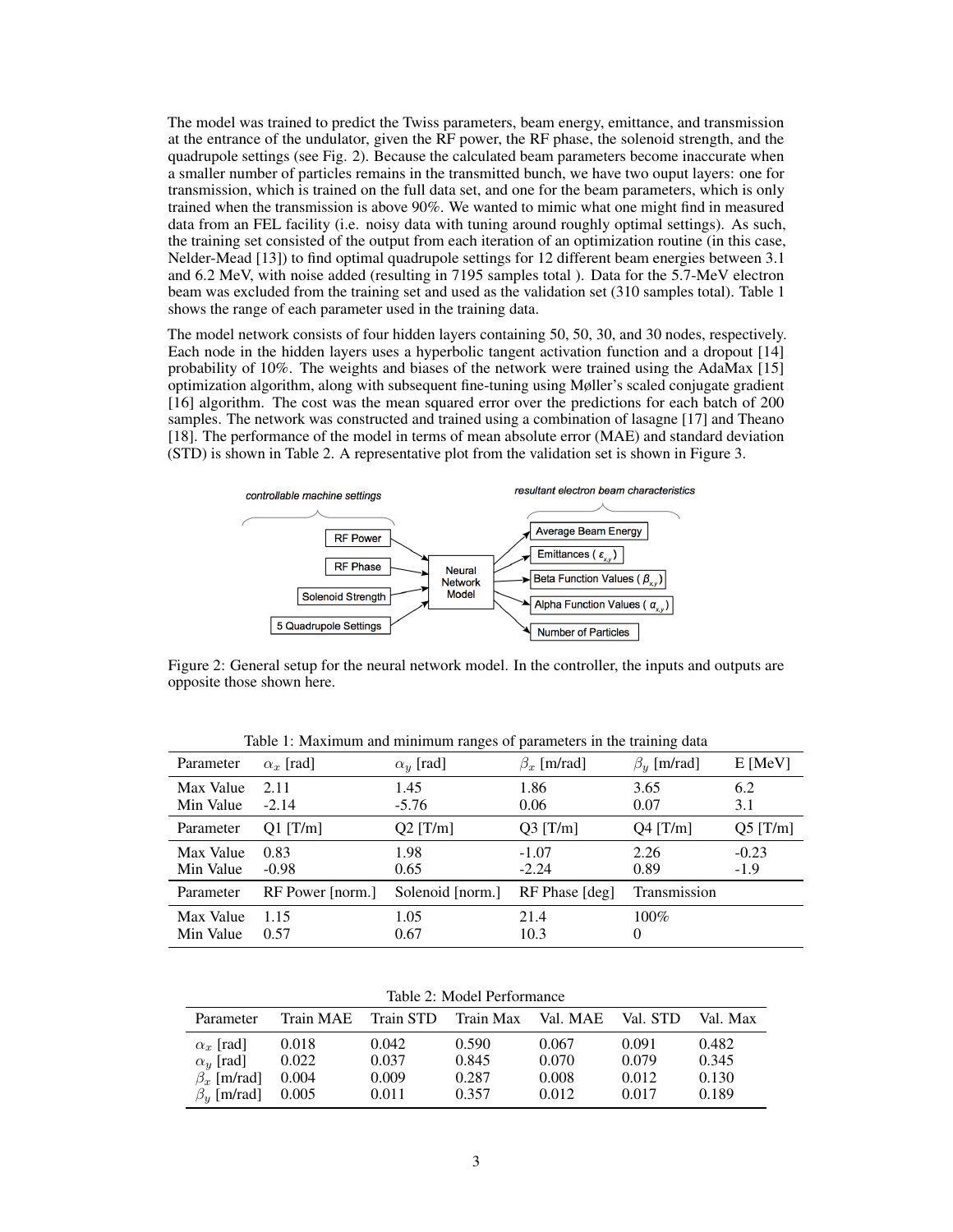

Figure 3: As an example, we show neural network model predictions and simulated values on the validation data set, with a beam energy of 5.7 MeV. This shows that we have created a reasonably accurate, fast-executing surrogate model as a stand-in for the physics-based model.

## 4 Neural Network Controller

The controller selects appropriate quadrupole settings for a desired beam energy. RF power, phase, and solenoid strengths were changed only to facilitate the change in beam energy, and their corresponding network outputs were ignored in this initial study. The controller was first trained as an inverse model following the same procedure as the forward model. We then trained the controller network more extensively via interaction with the model network, the output from which was used to directly calculate the cost. Here we took the naïve approach of back-propagating the cost through the model network. As such, we've trained a deterministic control policy first by pre-training with supervised learning (on our data from simulation) and then continuing training with reinforcement learning (by interacting with the learned model).

Random desired beam energy values between 3.1 and 6.2 MeV were specified, along with a target set of  $\alpha$  and  $\beta$  parameters, as inputs to the controller. The cost function included the mean squared error between these target parameters and those predicted by the model. In addition, losses of full transmission and larger quadrupole settings were penalized proportionally. Requested beam energy values between 4.8 and 5.2 MeV were excluded from training and used exclusively for validation. The controller network consisted of three hidden layers, with 30, 30, 20, and 20 nodes, respectively. As before, each hidden node used a hyperbolic tangent activation function and a dropout probability of 10%, and the batch size was 200 samples. This time, only the AdaMax algorithm was used for optimizing the network weights.

Finally, interaction directly with the physics-based simulation was used to verify the performance of the controller. Given random requested energy values within 3–6 MeV, Table 3 shows the performance in reaching the desired Twiss parameters ( $\alpha_{x,y} = 0$  rad, =  $\beta_{x,y} = 0.106$  m/rad) in one iteration for energies in the range of the testing set and validation set. This shows that for a given energy, the controller will immediately reach the desired beam size to within about 10% and the beam will be close to a waist, requiring minimal further tuning to reach the target values.

| Parameter               |       | Train MAE Train STD Train Max Val. MAE |       |       | Val. STD | Val. Max |
|-------------------------|-------|----------------------------------------|-------|-------|----------|----------|
| $\alpha_r$ [rad]        | 0.012 | 0.075                                  | 0.011 | 0.046 | 0.063    | 0.141    |
| $\alpha_y$ [rad]        | 0.013 | 0.079                                  | 0.012 | 0.045 | 0.064    | 0.140    |
| $\beta_{r}$ [m/rad]     | 0.008 | 0.004                                  | 0.006 | 0.006 | 0.023    | 0.008    |
| $\beta_{\rm v}$ [m/rad] | 0.014 | 0.011                                  | 0.011 | 0.011 | 0.069    | 0.038    |

Table 3: Ability to achieve  $\alpha_{x,y} = 0$  rad,  $\beta_{x,y} = 0.106$  m/rad for 3–6 MeV beams in one iteration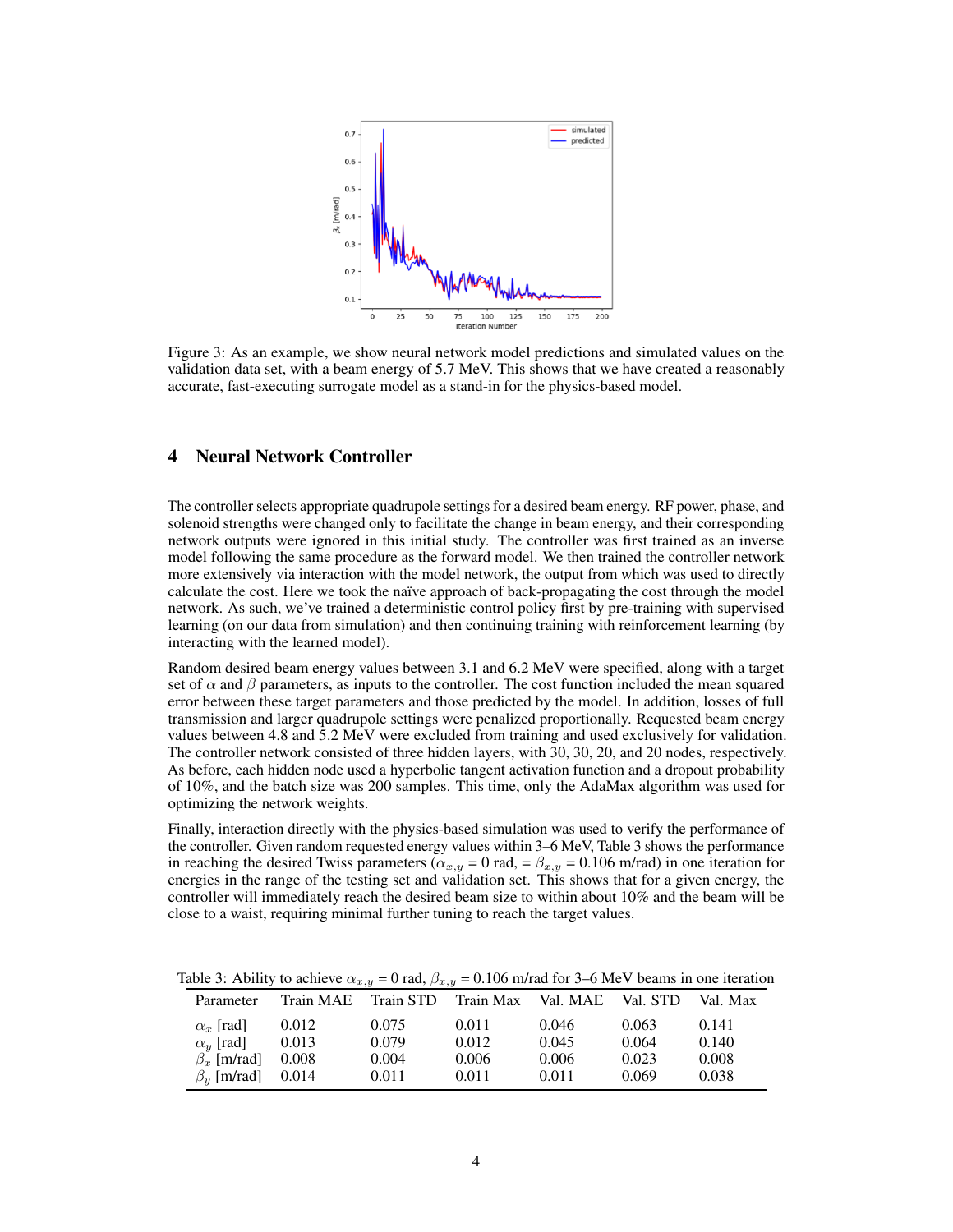## 5 Current and Future Work

Based on results from the initial study, we have been conducting a more comprehensive version of it that also includes the task of minimizing the emittance at the entrance of the undulator. As this requires finer adjustment of the RF phase, RF power, and solenoid strength in conjunction with the quadrupole settings, this time the controller takes in desired beam energy, Twiss parameters, emittances, and transmission at the entrance of the undulator and sets the RF power, RF phase, solenoid strength, and quadrupole settings needed to achieve them. For this study, we are also doing more comprehensive testing (e.g. introducing drift and disturbances into the requested vs. actual machine settings, letting the controller adapt to newly observed parameter ranges and act over multiple iterations, etc.).

# 6 Conclusions

We have shown encouraging results from an initial simulation-based beamline tuning study, indicating that in one iteration the neural network can set the quadrupoles to achieve close to the correct Twiss parameters for arbitrary beam energies between 3–6 MeV. This is a first step toward the development of a neural network controller that will facilitate fast switching between operational parameters along with fine-tuning for the full machine. Our next step is to finish the full photoinjector and beamline study. While the true merit of the approach won't be clear until it is tested experimentally, plans are underway for this and we can optimistically say that a neural network control policy may very well be an expedient way of switching between operating states in an FEL.

# References

[1] J.-P. Colletier, et al.,"De novo phasing with X-ray laser reveals mosquito larvicide BinAB structure," *Nature*, vol. 539, pp. 43–47, Sep. 2016.

[2] I. D. Young, et al., "Structure of photosystem II and substrate binding at room temperature," *Nature*, vol. 540, pp. 453–457, Nov. 2016.

[3] M. P. Jiang, et al., "The origin of incipient ferroelectricity in lead telluride," *Nature Communications*, vol. 7, no. 12291, Jul. 2016.

[4] A. L. Edelen, S.G. Biedron, B.E. Chase, D. Edstrom, S.V. Milton, P. Stabile, "Neural Networks for Modeling and Control of Particle Accelerators," *IEEE Transactions on Nuclear Science*, vol. 63, no. 2, pp. 878–897, Apr. 2016.

[5] G. J. Ernst, et al., "Status of "TEU-FEL" Project," *Nuclear Instruments and Methods A*, vol. 318, no. 1–3, 1992.

[6] J. Billen, *Poisson Superfish Codes*, Los Alamos National Laboratory, Copyright 1985–2005.

[7] L. Young, *PARMELA Codes*, Los Alamos National Laboratory, Copyright 1985–2005.

[8] J. P. Edelen, "Design and Simulation of the Colorado State Univeristy Linear Accelerator System," M.S. Thesis, Colorado State University, Fort Collins, CO, 2014.

[9] A. L. Edelen, et al., "First Steps Toward Incorporating Image-based Diagnostics Into Particle Accelerator Control Systems using Convolutional Neural Networks," *Proc. of the North American Particle Accelerator Conference 2016*, Chicago, IL, Oct. 9–11, 2016.

[10] A. Adelmann, "On Uncertainty Quantification in Particle Accelerator Modelling," *arXiv preprint*, arXiv:1509.08130, 2016.

[11] L. de Oliviera, M. Paganini, and B. Nachman, "Learning Particle Physics by Example: Location-Aware Generative Adversarial Networks for Physics Synthesis," *Computing and Software for Big Science*, 1:4, 2017.

[12] H. M. Kamdar, et al., "Machine Learning and Cosmological Simulations II: Hydrodynamical Simulations," *Monthly Notices of the Royal Astronomical Society*, vol. 457, no. 2, pp. 1162–1179, 2016.